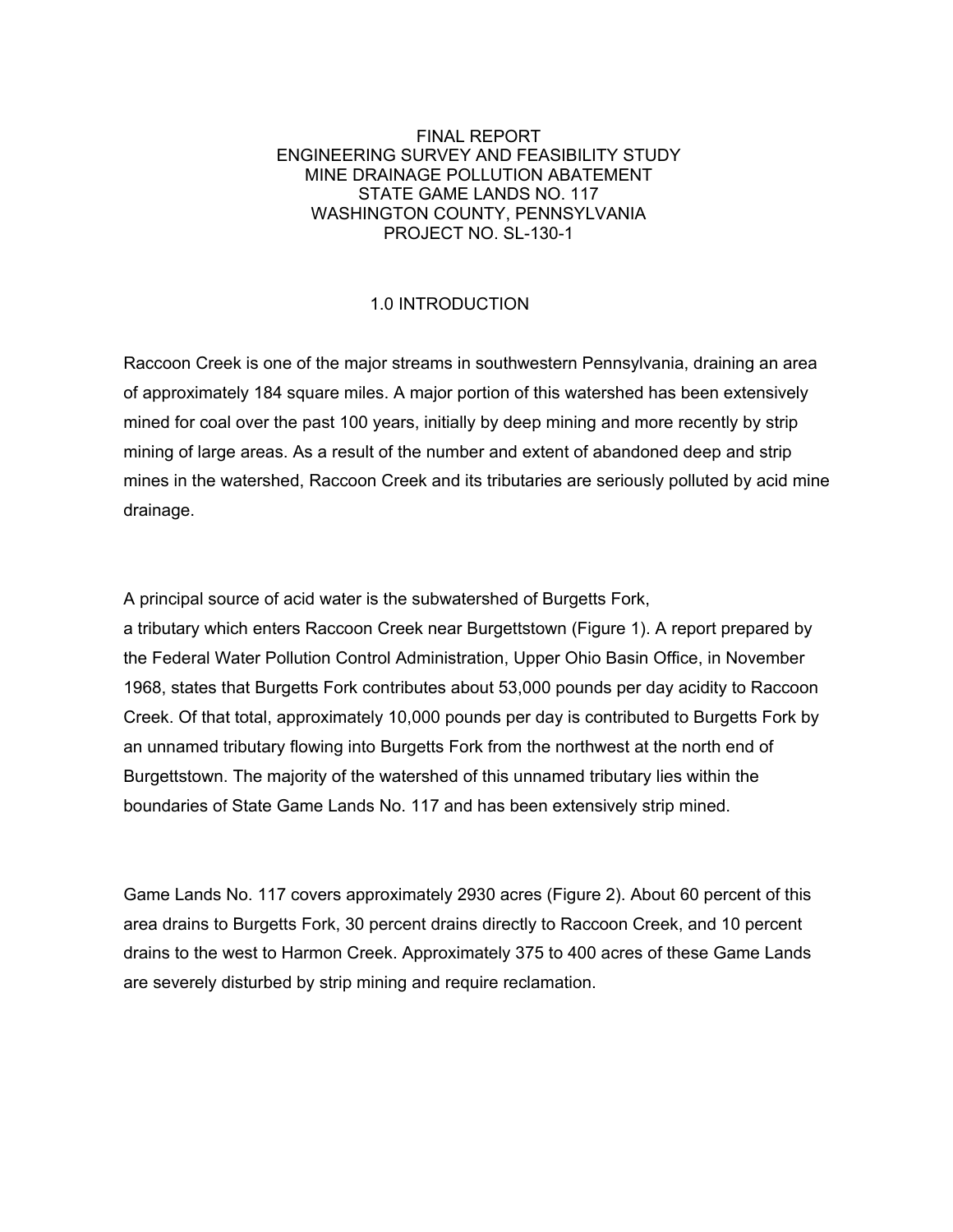Since the Game Lands are publicly owned, reclamation can be done with Project 500 bond issue funds. E. D'Appolonia Consulting Engineers, Inc. (D'Appolonia) was retained by the Department of Environmental Resources

to investigate the feasibility and cost of reclaiming the strip mined land within State Game Lands No. 117.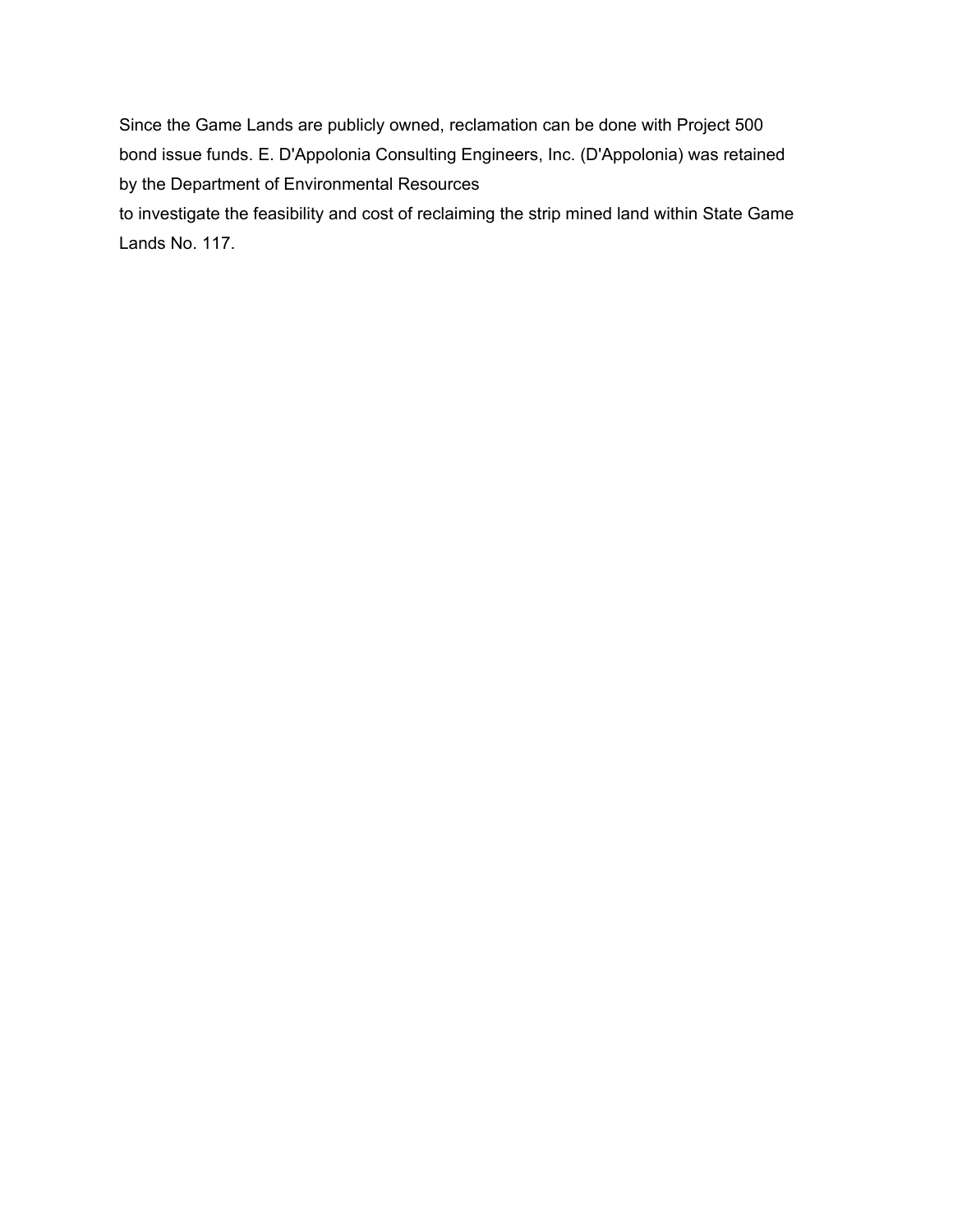#### 2.0 MINING HISTORY

Mining in the area of State Game Lands No. 117 removed the Pittsburgh coal. The Pittsburgh coal here dips to the south, outcropping on many hillsides north of Burgettstown. Further north, near Florence on U.S. Route 22, the coal rises until it outcrops entirely around hilltops. Due to the relatively shallow overburden, strip mining of large areas was economically feasible. South of Burgettstown, the coal dips deeper and strip mining gives way to deep mining. In the immediate Burgettstown area, the deep mines were drift entry type. South of Burgettstown, near Slovan, the deep mines were shaft entry with a depth of approximately 100 feet. Further south, at Atlasburg, the depth of mining reached 300 feet or more.

Details of the mining history of the area are limited. Apparently, the first mining in the Game Lands area was the extension of the Francis Mine in the southwest portion of the Game Lands by the GreensburgConnellsville Coal and Coke Company. Mine maps indicate this mining was conducted from several drift entries beginning in the early 1930s and continuing into the early 1940s. Either contemporary with or prior to the deep mining, the outcrops around the Francis Mine were stripped.

In the southeast portion of the Game Lands, deep mining was carried out by the Harmon Creek Coal Company, apparently during World War II. However, maps and dates of this mining are not available.

In the late 1950s or early 1960s, the entire area, including the abandoned deep workings of the Francis and Harmon Creek mines, was stripped by Starvaggi Industries (Weirton Ice and Coal Company and Pennweir Construction Company), the Harmon Creek Coal Company and Ray Bologna. Portions of these strip mines were regraded, particularly along the southwest boundary of the Game Lands, but large areas remained with steep spoil banks and water-filled final cuts.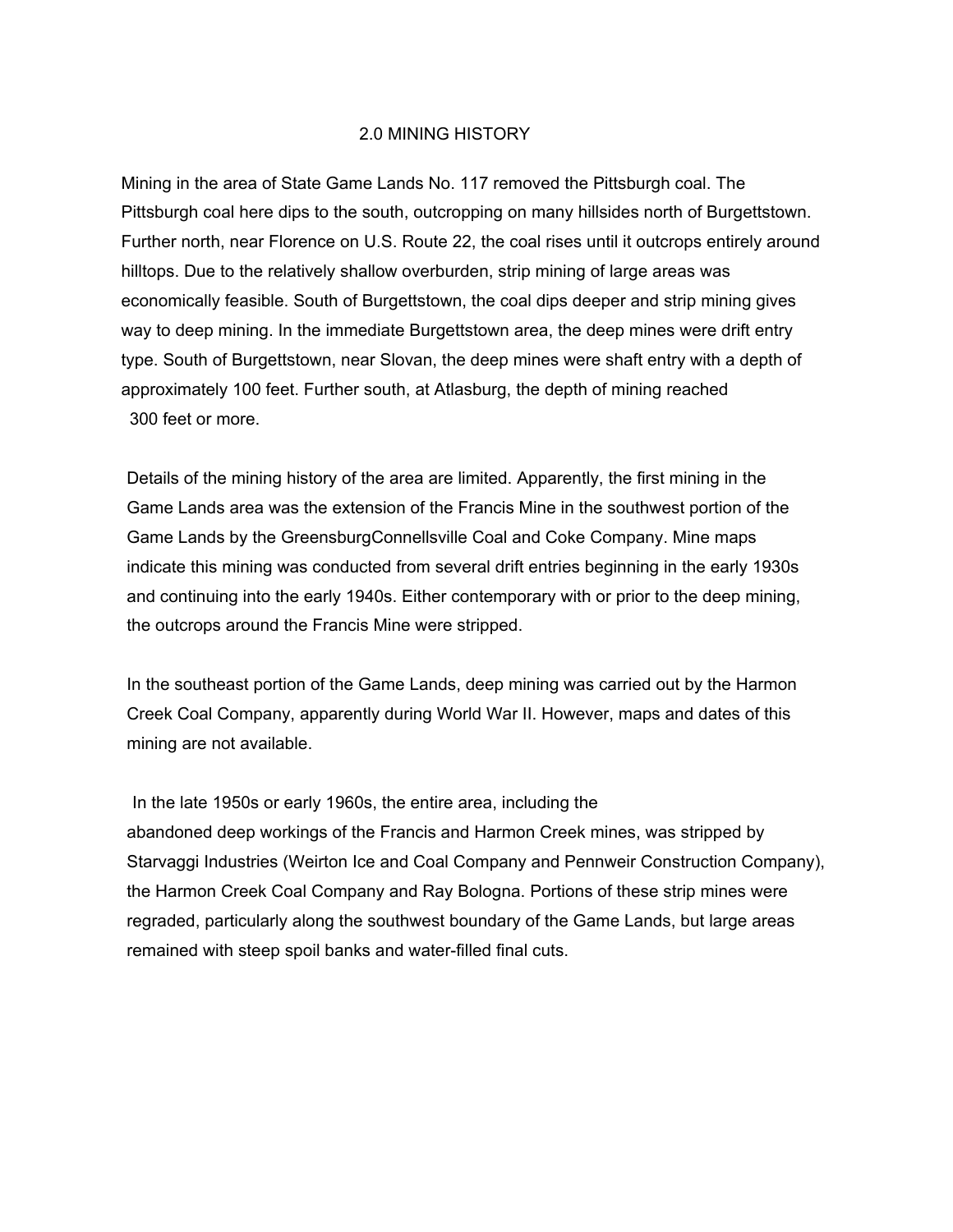## 3.0 FIELD INVESTIGATION

Based on a thorough study of the USGS topographic map covering the game lands (Burgettstown quadrangle) and recent aerial photographs of the area available from USGS, a detailed field investigation was initiated. To assist in the investigation, the available aerial photographs (taken in March 1969) and the topographic map were photoenlarged to a scale of 1" = 400' and the topography superimposed on the aerial photographs. By referring to these photo maps in the field, locations and approximate elevations could be more accurately determined. Field observations were then marked on the maps as a convenient method of keeping field notes.

During the field investigation, the entire area of the Game Lands was covered on foot and important observations were noted on the photo map, including seepage areas, areas of significant ground surface disturbance, and areas of possible storm water ponding and infiltration. From these field observations, a map summarizing the conditions was developed (Figure 3). The map notes areas of significant acid mine seepage, areas of ponding, and the areas requiring regrading and reclamation.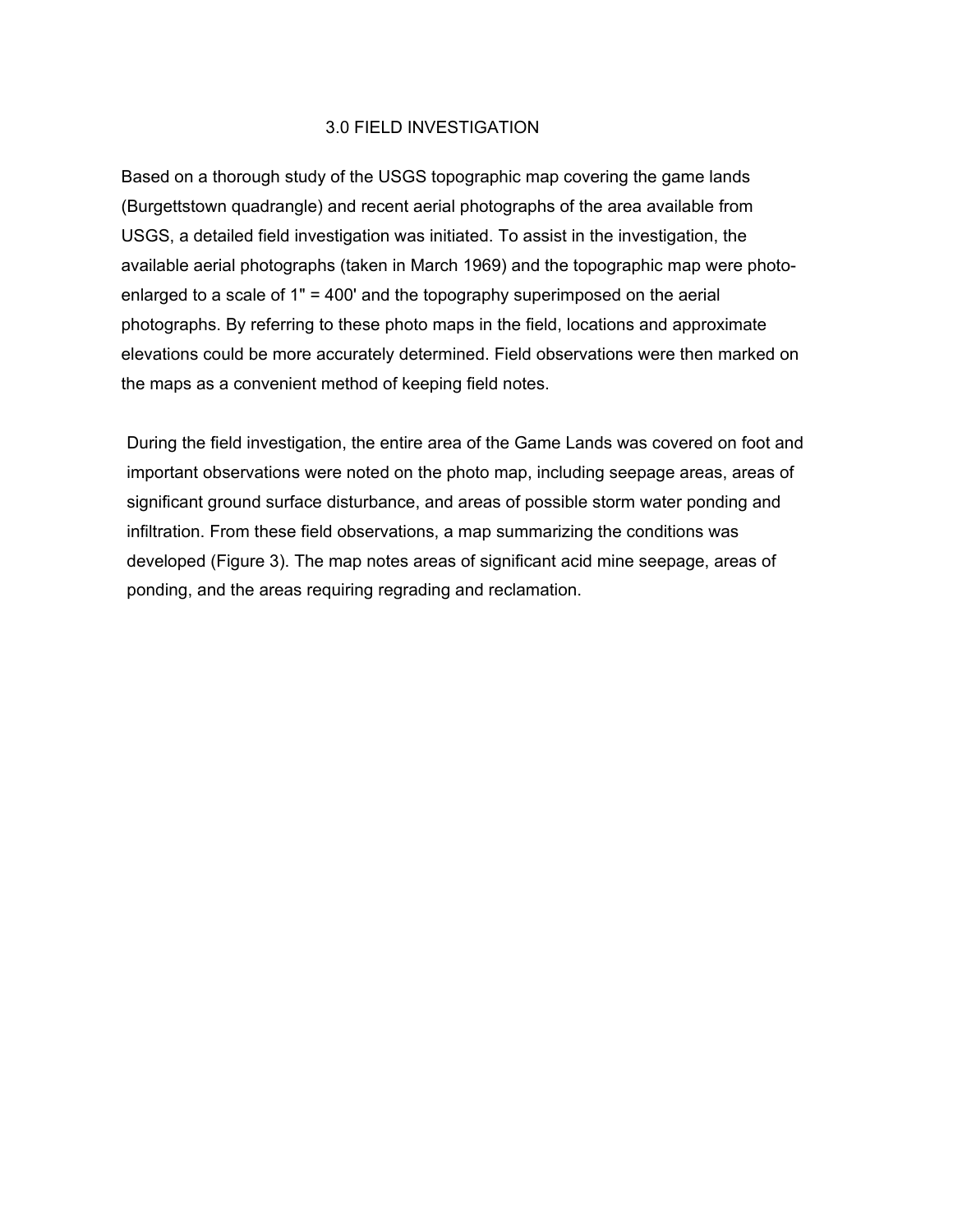#### 4.0 WATER QUALITY SURVEY

A water quality survey was conducted to determine the quality of streams within the Game Lands and to locate the areas producing significant acid mine drainage. The results of the initial survey, made in December 1970, are shown in Figure 4. A second survey was made in June 1971 (Figure 5), and a limited number of key locations were sampled in May 1972 (Figure 5). Chemical testing of the first two sets of water samples was done by Seewald Laboratories of Williamsport, Pennsylvania, under a separate contract with the Department. The final few samples were tested in the D'Appolonia Water Quality Laboratory.

The water quality surveys basically verified the conclusions drawn from the field reconnaissance regarding areas requiring regrading and revegetation. Generally, all the streams in the Game Lands south of the new U.S. Route 22 were found to be acidic, while the streams in the northernmost portion of the State Game Lands north of U.S. Route 22 were alkaline.

The pollution loads flowing from the game lands based on these data are summarized in Table 1. The total pollution loads being discharged directly to Raccoon Creek were measured to be 280 to 1270 pounds per day acidity, 8 to 98 pounds per day iron, 2100 to 45,000 pounds per day sulfates. There was also 16 to 240 pounds per day alkalinity being discharged to Raccoon Creek from the northern portions of the Game Lands. The total pollution loads flowing to Burgetts Fork were measured to be 1750 to 2810 pounds per day acidity, 80 to 95 pounds per day iron, and 10,000 to 25,000 pounds per day sulfates. Small acidic discharges into tributaries of Harmon Creek on the western limits of the Game Lands were noted, but samples taken in Harmon Creek indicate the stream is alkaline, although with a very high hardness.

Additional data obtained in September, October, and December 1973 and January 1974 indicated that waters discharging from and flowing through the Game Lands were contributing approximately 2375 pounds of acidity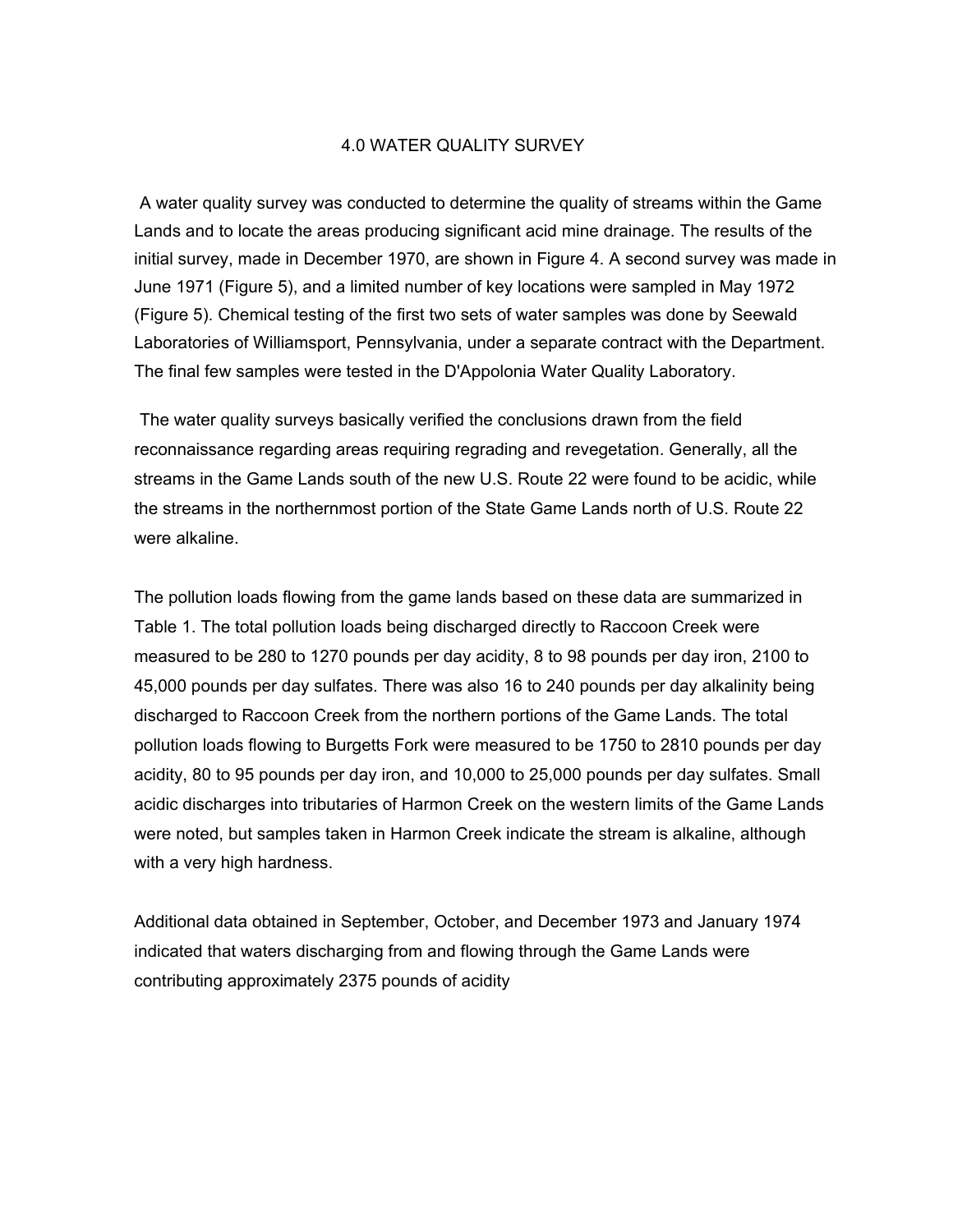per day to Burgetts Fork and Raccoon Creek. Figure 6 shows the locations of the water quality sampling points and Table 2 summarizes the data collected at these locations. To facilitate the identification of the strip mined areas affecting each individual water quality sampling point, the total area was divided into drainage sub-basins which represent the approximate area of collection of surface runoff for most of the sampling locations (Figure 6). Although groundwater, which is an important consideration due to surface water infiltration and acid production in the subsurface, does not always follow paths indicated by surface contours, the assumption that it does usually provides reasonable approximations. Using these sub-basins, the quality of water from each area in the game lands was assessed.

The correlation of the sampling station numbers utilized in December 1970, June 1971, May 1972, and between September 1973 and January 1974 is indicated in Table 2A.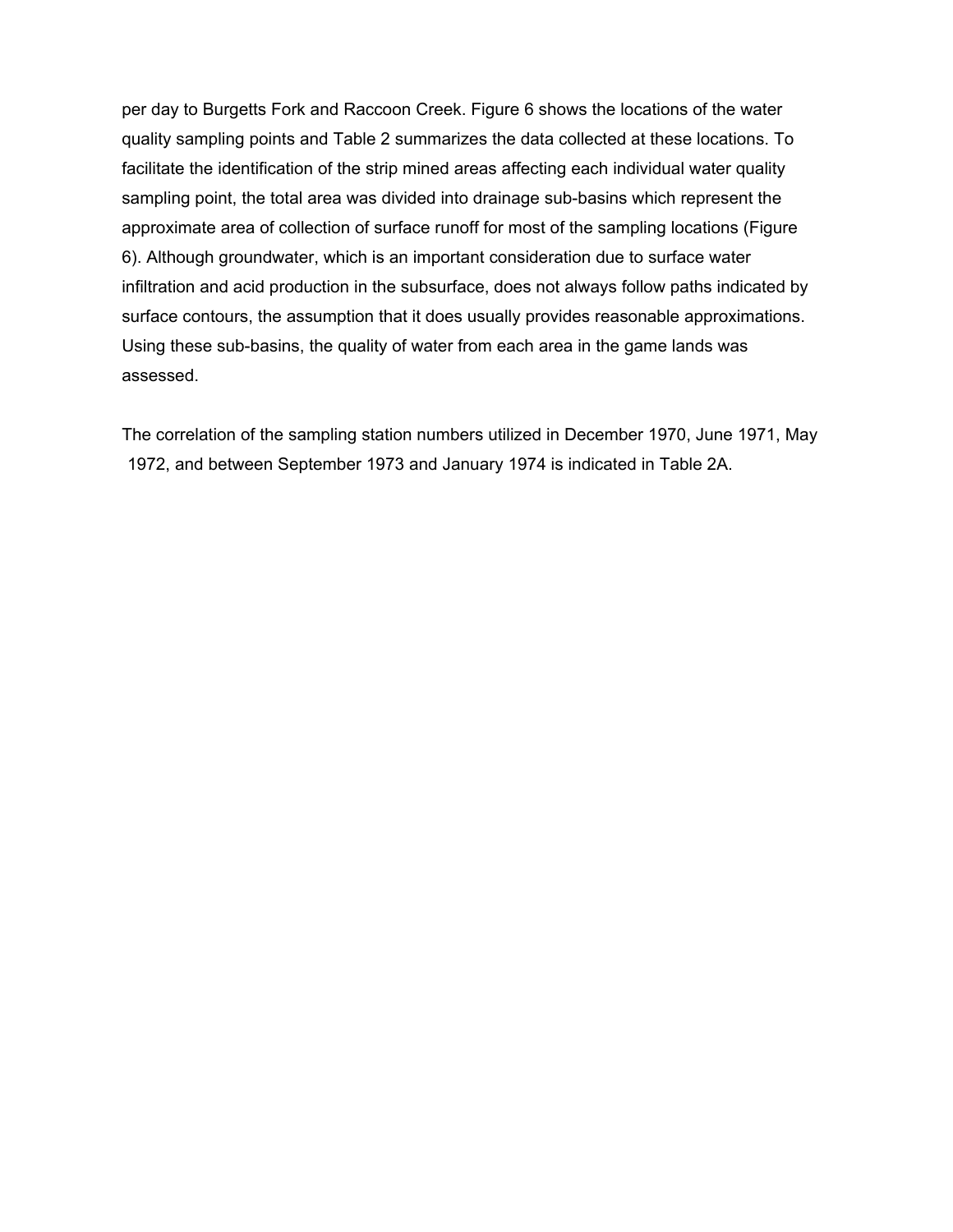#### 5.0 RECLAMATION PROCEDURES

Since there are no abandoned deep mines in the Game Lands, acid mine drainage abatement consists entirely of reclaiming strip mines. Reclamation to reduce acid mine drainage can basically be accomplished by burying acid-forming materials and regrading the surface to eliminate ponding, increase runoff rate, and minimize infiltration. The runoff rate must, of course, be controlled to prevent erosion, but terraced grading for erosion control tends to increase infiltration and thereby the production of acid mine drainage. In some areas, lined or rip-rapped channels are necessary to control erosion.

Streams and runoff must be diverted around areas of severe disturbance where acidforming materials cannot be buried to minimize the amount of water coming in contact with these materials. Several streams in the Game Lands were found to be heavily silted, requiring excavation of the stream channels and, in some cases, rip-rap lining to control stream bed erosion.

The areas believed to require reclamation work were generally as outlined in Figure 3. The principal area requiring reclamation extended from the northwest corner of the Game Lands near Pennsylvania Route 18 to the east-southeast (Areas 3, 4, 5, 6, and 7 in Figure 3). This area was apparently the final cut in the stripping operations. A number of ponds existed in the upper (western) portion of the area and the water quality in the streams draining the lower portion was very bad, including not only acid water but serious siltation problems as well. The regrading work required along this two-mile-long strip included an area approximately 1500 feet by 2500 feet near the eastern boundary of the Game Lands. At the northern edge of this area is one of the few hilltops in the Game Lands not stripped, surrounded by a nearly vertical highwall 25 to 35 feet high (Area 5). A portion of the final cut around this hilltop was backfilled at some time with fly ash or similar waste material, which required burial prior to final regrading. The reclamation required in this area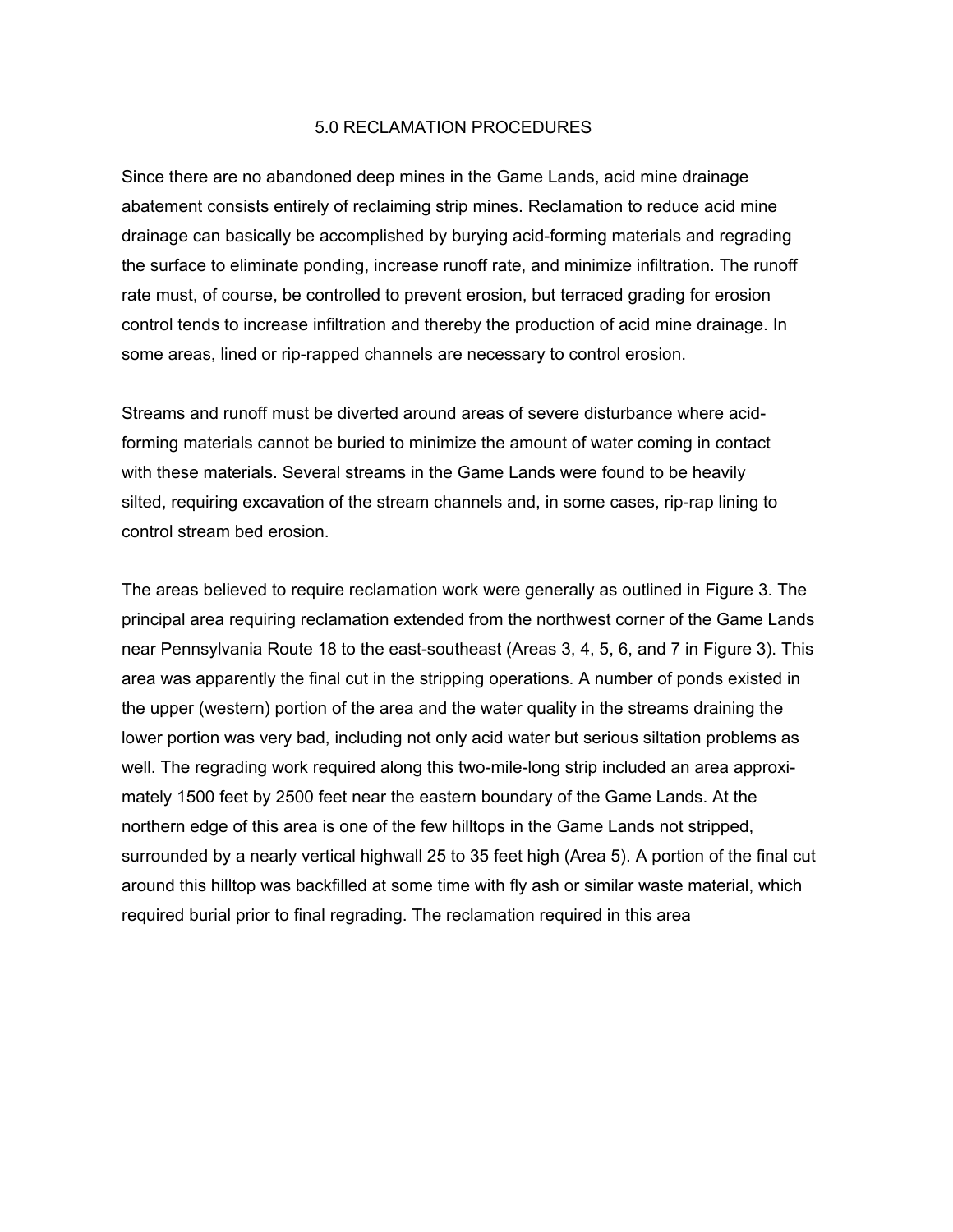was primarily regrading to eliminate ponding, Portions of the stream channel would require relocation, particularly in the upper end, and removal of silt. In some areas, riprap would be required in the stream channel to control erosion. The upper end of this area was outside the boundaries of the Game Lands, but reclamation was considered because it drained into the Game Lands.

Southwest of Route 18 was another large area requiring extensive regrading work (Areas 9, 10, 11, 15, 16, and 17). Again, a significant portion of the area lay along the stream channel, and much of the work would be channel improvement.

North of the new U.S. Route 22, only two small areas of significant disturbance was noted, but since the streams draining this area were alkaline, no reclamation work was recommended in this area.

As can be noted on the topographic map and aerial photographs, other areas have been stripped and not regraded where reclamation was not recommended. Field investigation indicated that no acid mine drainage was emanating from these areas and substantial vegetation in the form of grasses and trees, either naturally or artificially seeded, had developed and would be destroyed by regrading operations.

Based on the water quality data obtained in late 1973 and early 1974, reclamation requirements were reevaluated. The revised reclamation area included approximately 440 acres and it was estimated that reclamation of all these areas (Figure 3) would reduce the acidity discharge by up to 95 percent.

Sub-basins A, B, D, and H, as shown in Figure 6, including the Harmon Creek watershed, the area north of Route 22 and a small basin northeast of Burgettstown Community Park, were found to discharge waters possessing significant alkalinity. Therefore, stripped areas within these basins did not require reclamation efforts. Together, the streams from these areas contribute about 850 pounds per day alkalinity to Raccoon Creek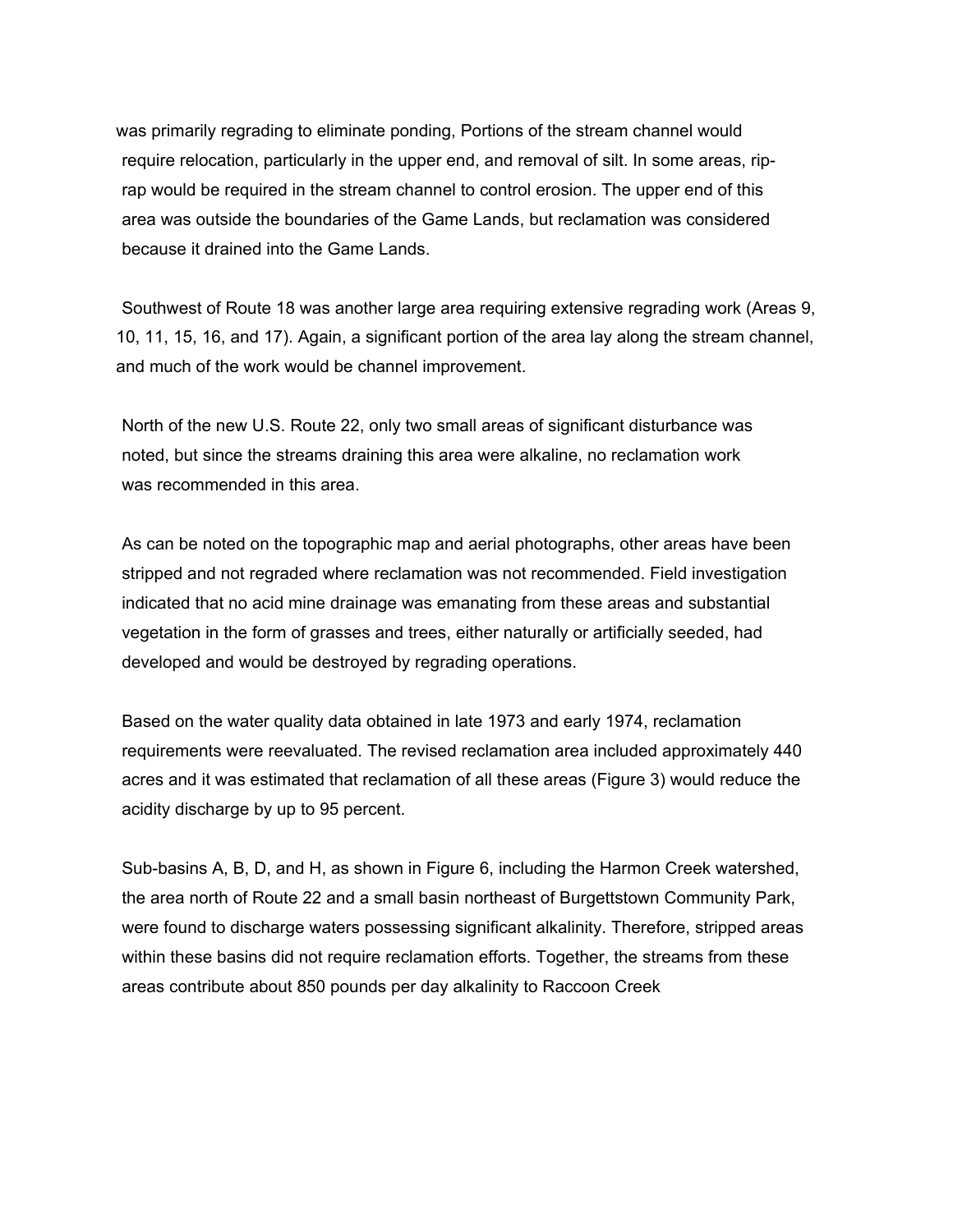and Burgetts Fork and about 1500 pounds per day alkalinity to Harmon Creek.

Table 3 presents a summary of those sub-basins characterized by acid discharges, noting areas requiring reclamation and estimated reclamation costs and priorities. It was estimated that reclamation of Areas 5, 6, 9, 10, 11, 15, 16, 17, and 19 (Priorities 1 through 4) could effect acid abatement of up to 85 percent of the total acid contribution from the Game Lands or about 2000 pounds per day acidity. It was estimated that about 5.2 miles of stream would be improved.

Based on the revised evaluations, design work on Priorities 1 through 4 was initiated in April 1974, using updated aerial topographic mapping provided in 1973 by L. Robert Kimball, Consulting Engineers. Final details of the reclamation were developed in cooperation with the Pennsylvania Game Commission, combining the requirements for acid mine drainage reduction and best use of the Game Lands. The complete construction drawings are attached as an appendix to this report. The reclamation work consisted primarily of regrading to improve runoff and decrease infiltration, elimination of ponds contributing to infiltration, and regrading and improving stream channels to increase drainage.

The engineer's estimate for the construction work was \$1,035,278. In June 1975, DER Contract No. SL 130-1-101.1 was awarded to Anjo Construction Company of Pittsburgh, the lowest of four bidders with a price of \$615,300. The construction work began in October 1975 and was completed in January 1977, at a final cost of \$721,536.